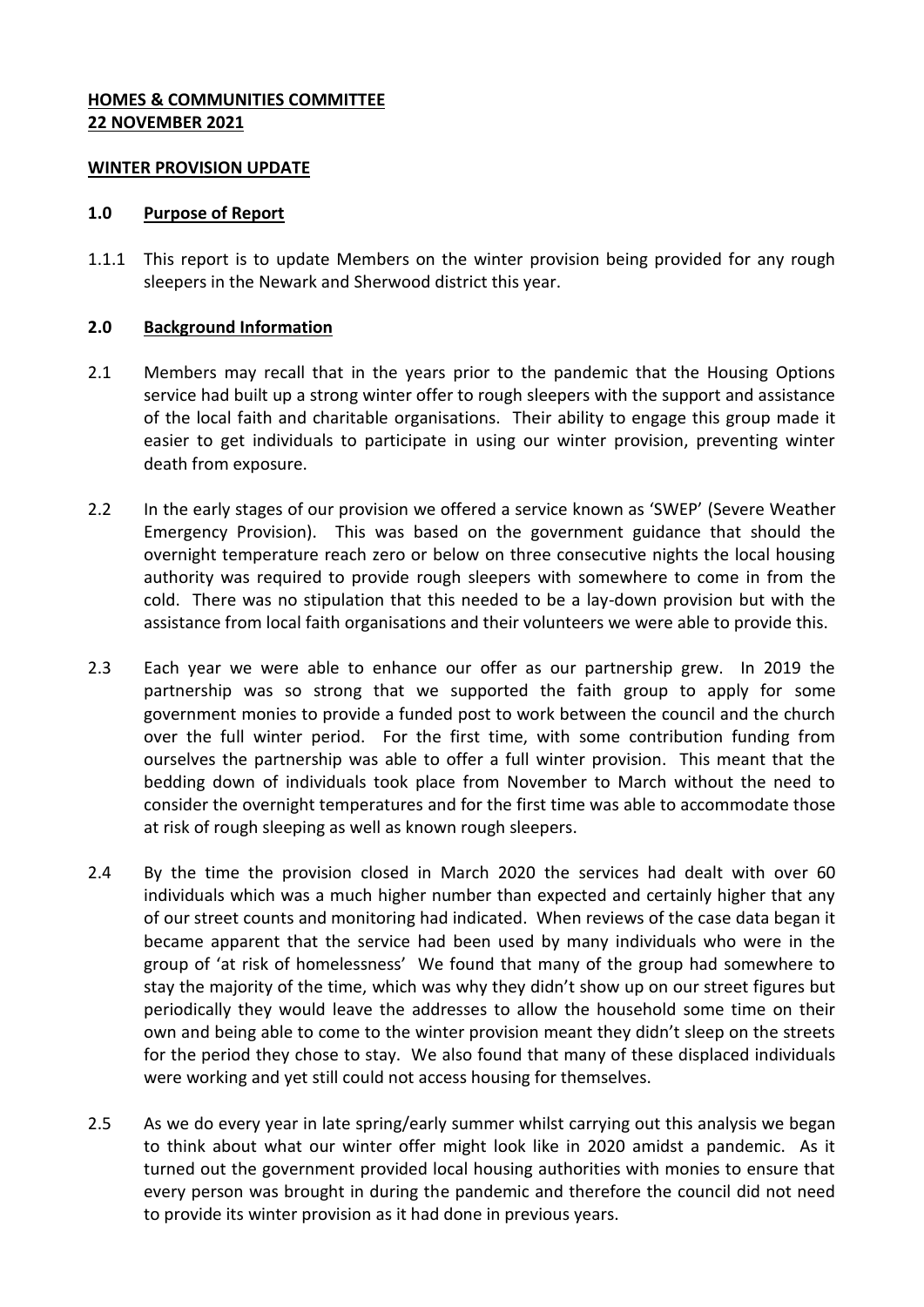- 2.6 We did however maintain our relationship with the faith and charity groups during this time as they, in line with government and public health guidance still offered hot food to individuals through the winter period. This connection they have with rough sleepers allows us to trace more individuals and ensure they were accommodated.
- 2.7 The pandemic has changed significantly what response this council has or will be providing in 2021. We have had to wait for government guidance on what provisions are considered safe and appropriate and whilst in previous years we have been able to plan for months in advance this year everything changed in October and so we have had to redesign and rethink our offer.

# **3.0 Proposals**

- 3.1 In retaining our connections with our partnership (faith and charity groups) we will be offering a 'lay-down' provision under the umbrella of SWEP plus. Many meetings have taken place with ourselves, our faith partners and public health to ensure what we are offering not only meets the needs of the individual but also provides as much safety and reassurance as we can for the volunteers, without whom none of this would be possible.
- 3.2 SWEP plus will mean that the provision will be available to those who are rough sleeping or at risk of rough sleeping when the overnight temperature is zero or below for three consecutive nights. The team are monitoring the Met Office 5 day forecast on a daily basis to ensure that we are aware of any upcoming cold snaps and can notify our volunteer partners as soon as possible about any standing up of the service. The "plus" element of our provision will also consider activating the service if we have a number of days with extreme weather, when the actual temperature is above zero but may still have substantial impact on the individual i.e. it may have snowed or we may have had heavy, persistent rain for 3 or more days.
- 3.3 Our faith partner is also running their hot meals service again this year. Details are that they will operate 1 ½ hours per day between 7pm and 8.30pm and a hot meal, laundry, new clothing and a packed breakfast will be made available to those who do not then use the sleeping arrangements. Those who stay overnight will be provided with a hot breakfast and possibly a pack lunch (donations allowing).
- 3.4 The drop in will be open on 22 November 2021 and close the 2nd week in March 2022 and the SWEP offer will be available from 29 November 2021 unless we have a severe weather episode between now and then.
- 3.5 Members should also be aware that all known entrenched rough sleepers who have wanted to work with the team have been accommodated by housing options into our Northgate provision ahead of the winter period so we will continue to work closely with our Framework Street Outreach to manage any new rough sleeping.

### **4.0 Equalities Implications**

4.1 No equalities implications have been identified from the Equalities Impact Assessment carried out which takes into account the specific needs of persons with protected